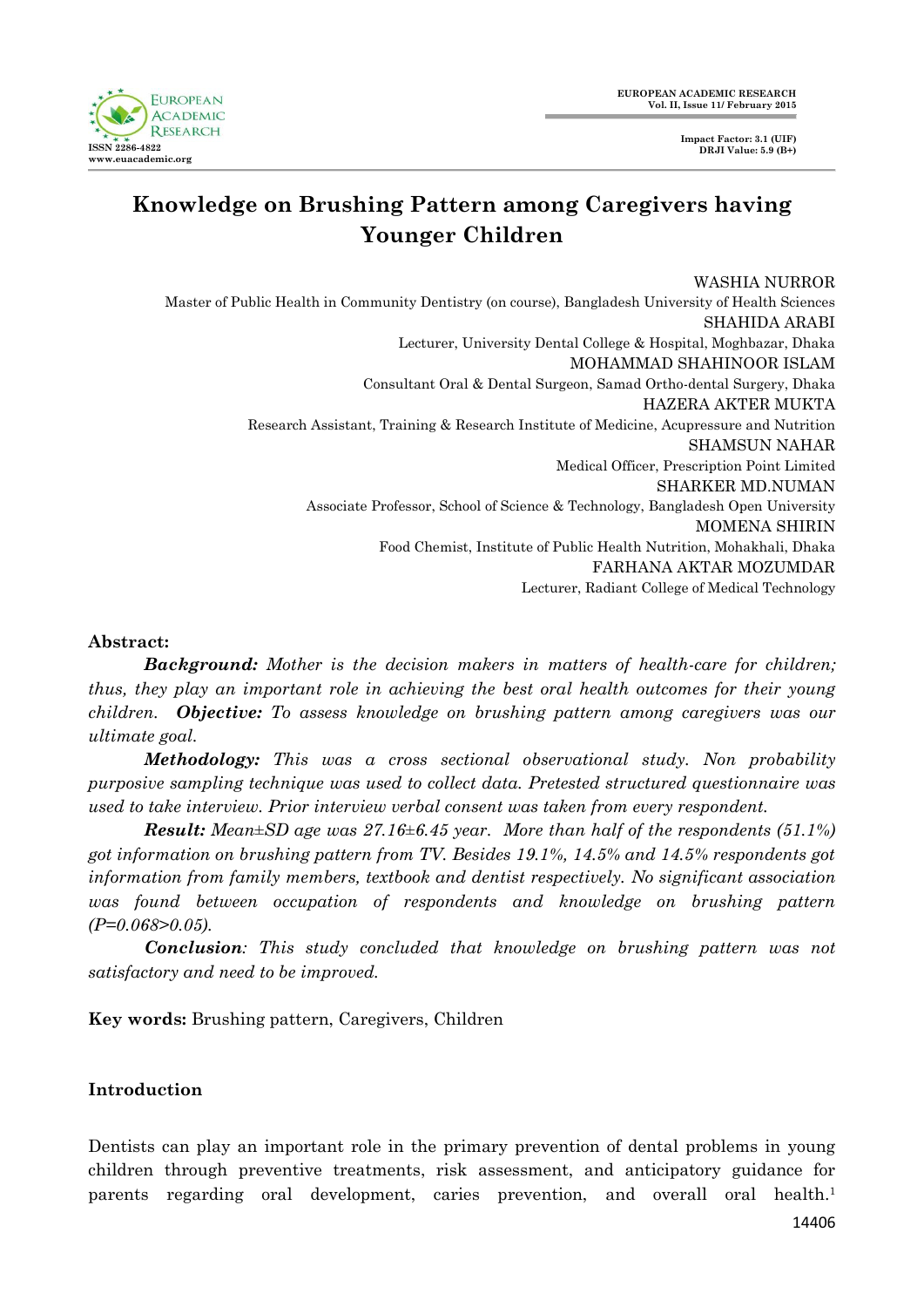**Washia Nurror, Shahida Arabi, Mohammad Shahinoor Islam, Hazera Akter Mukta, Shamsun Nahar, Sharker Md.Numan, Momena Shirin, Farhana Aktar Mozumdar- Knowledge on Brushing Pattern among Caregivers having Younger Children**

Recommendations for at-home preventive measures, including brushing infants' and young children's teeth and using fluoride toothpaste, are key elements of anticipatory guidance to be provided to parents by the child's dental home.<sup>2</sup> Children generally spend most of their time with their parents and guardians, especially mothers. It has been found that young children's oral health maintenance and outcomes are influenced by their mother's knowledge and beliefs. Poor diet, poor habits of food intake and inadequate tooth brushing habits during the first 2 years of life have been shown in several studies to be related to tooth decay in children.

Appropriate oral health knowledge of mother's could be prevented some cause like caries, tooth decay that affects the primary teeth infants and young children's, carious lesions even before they are able to develop good oral hygiene habits. <sup>3</sup> Mother have a key role in helping their children to develop a proper oral hygiene in the first years of their life. Mother should lead and supervise their children's tooth brushing approximately for the first 12 years, until motor and mental function allow the child to routinely perform tooth brushing technique alone. After brushing the teeth of their children for the first 2 years of life, mothers will have to use playful motivation to encourage their children to brush their own teeth from about 3 years onwards the time when children want to brush their teeth alone. At the age of around 6 years, children finished brushing, mother should re-brush the hard-to-clean this phase, mothers have to continue supervising the regular brushing efforts of their children.

## **Methodology**

This was a descriptive cross-sectional study following the quantitative methods of data collection and analysis. This study was designed to grab more data in a short time, so that it can be used for assessing the level of knowledge or awareness of the respondents. Data were collected from three schools of Dhaka city (Shaheed Bir Uttum Lft Anwar Girls School & College, Dhaka cantonment, Bonoful School and College, mirpur-13 and Shaheed Police Sriti High school, mirpur-14. This study was conducted for a period of four month started from may 2014 to august 2014. Study population was mother having children age is 1 to 7 years old. Although the sample size was three hundred and eighty four, for the time and economical constraints it was taken as 131 mothers. Purposive sampling method was used to select sample population. Data were collected from the respondents through face-to-face interview. The questionnaire was used after verbal consent of the respondents and their voluntary participation was sought. The bangle questionnaire was used during interview. Oral health was checked thoroughly. After data collection, data were sent to the researcher, which was sorted, scrutinized by the researcher herself by the selection criteria and then data were analyzed by calculator and personal computer by SPSS version 12.0 program. The open ended questions were grouped and categorized. Data were analyzed by descriptive statistics and inferential statistics.

### **Result**

**Table 1. Socio-demographic characteristics** (n=131)

| Variables            | Number<br>Percentage |  |  |  |
|----------------------|----------------------|--|--|--|
| Mean±SD age in years | $27.16 \pm 6.45$     |  |  |  |
| Education            |                      |  |  |  |

**EUROPEAN ACADEMIC RESEARCH- Vol. II, Issue 11/ February 2015** 14407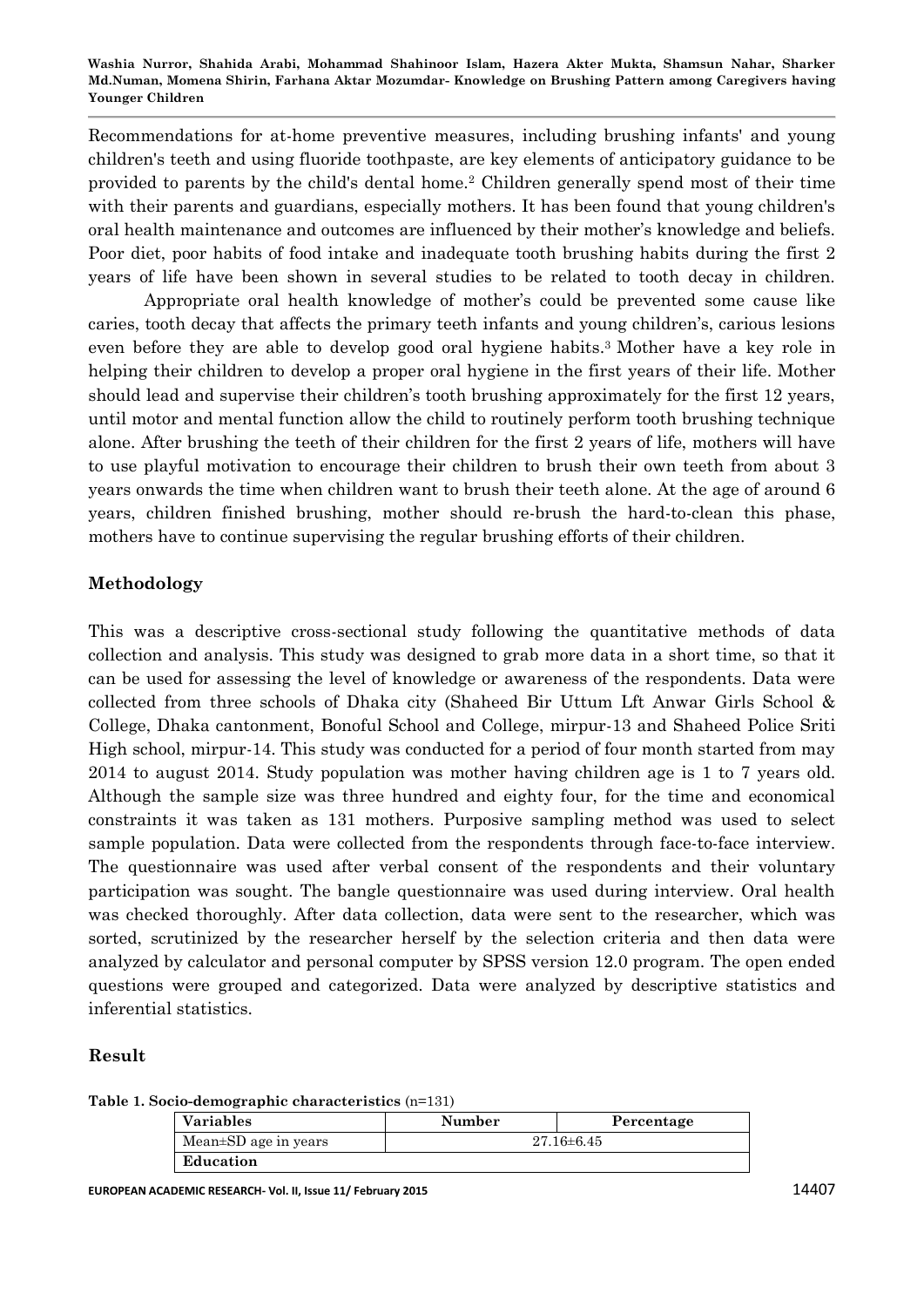**Washia Nurror, Shahida Arabi, Mohammad Shahinoor Islam, Hazera Akter Mukta, Shamsun Nahar, Sharker Md.Numan, Momena Shirin, Farhana Aktar Mozumdar- Knowledge on Brushing Pattern among Caregivers having Younger Children**

| Illiterate          | 22             | 16.80 |  |  |  |
|---------------------|----------------|-------|--|--|--|
| <b>SSC</b>          | 30             | 22.90 |  |  |  |
| <b>HSC</b>          | 40             | 30.50 |  |  |  |
| Graduation          | 36             | 27.50 |  |  |  |
| Post-graduation     | 3              | 2.30  |  |  |  |
| Occupation          |                |       |  |  |  |
| Housewife           | 107            | 81.7  |  |  |  |
| Service             | 21             | 16.0  |  |  |  |
| <b>Business</b>     | $\overline{2}$ | 1.5   |  |  |  |
| Others              | 1              | 0.8   |  |  |  |
| Monthly income(BDT) |                |       |  |  |  |
| 10000-19999         | 5              | 3.8   |  |  |  |
| 20000-29999         | 12             | 9.2   |  |  |  |
| 30000-39999         | 34             | 26.0  |  |  |  |
| 40000-49999         | 23             | 17.6  |  |  |  |
| 50000-59999         | 23             | 17.6  |  |  |  |
| 60000-69999         | 34             | 26.0  |  |  |  |

*Results are expressed as number (%) and M±SD* 

Mean±SD age was 27.16±6.45 year. Besides 30.50%, 27.50%, 22.90% and 16.80% of respondents were HSC, graduate, SSC and illiterate respectively but post graduate were only 2.30%. Most of the respondents (81.7%) were housewife and rest was service holder and businessmen. Moreover 26%, 17.6%, 17.6% and 26% respondents had monthly income 30000- 39999 BDT, 40000-49999 BDT and 60000-69999 BDT respectively.

| Source of information | Frequency | Percentage |
|-----------------------|-----------|------------|
| Family                | 25        | 19.1       |
| Textbook              | 19        | 14.5       |
| TV                    | 67        | 51.1       |
| Dentist               | 19        | 14.5       |
| Others                |           | 0.8        |
| Total                 | 131       | $100\,$    |

*Results were expressed as number and percentage*

Table 2 shows that more than half of the respondents (51.1%) got information on brushing pattern from TV. Besides 19.1%, 14.5% and 14.5% respondents got information from family members, textbook and dentist respectively.

|  |  |  |  |  |  | Table3. Association between occupation and knowledge on brushing pattern |
|--|--|--|--|--|--|--------------------------------------------------------------------------|
|--|--|--|--|--|--|--------------------------------------------------------------------------|

| Occupation      | Knowledge on brushing pattern |           |           | $\mathbf{x}^{\mathbf{2}}$ | P value |
|-----------------|-------------------------------|-----------|-----------|---------------------------|---------|
|                 | Poor                          | Moderate  | Good      |                           |         |
|                 | knowledge                     | knowledge | knowledge |                           |         |
|                 |                               |           |           |                           |         |
|                 | N(%)                          | N(%)      | N(%)      |                           |         |
| Housewife       | 10(7.6)                       | 69(52.7)  | 28(21.4)  | 11.750                    | 0.068   |
| Service         | 0(0)                          | 10(7.6)   | 11(8.4)   |                           |         |
| <b>Business</b> | 0(0)                          | 0(0)      | 2(1.5)    |                           |         |
| Others          | 0(0)                          | 1(0.8)    | 0(0)      |                           |         |

Results were expressed as frequency percentage, χ2 test was performed and P<0.05 was level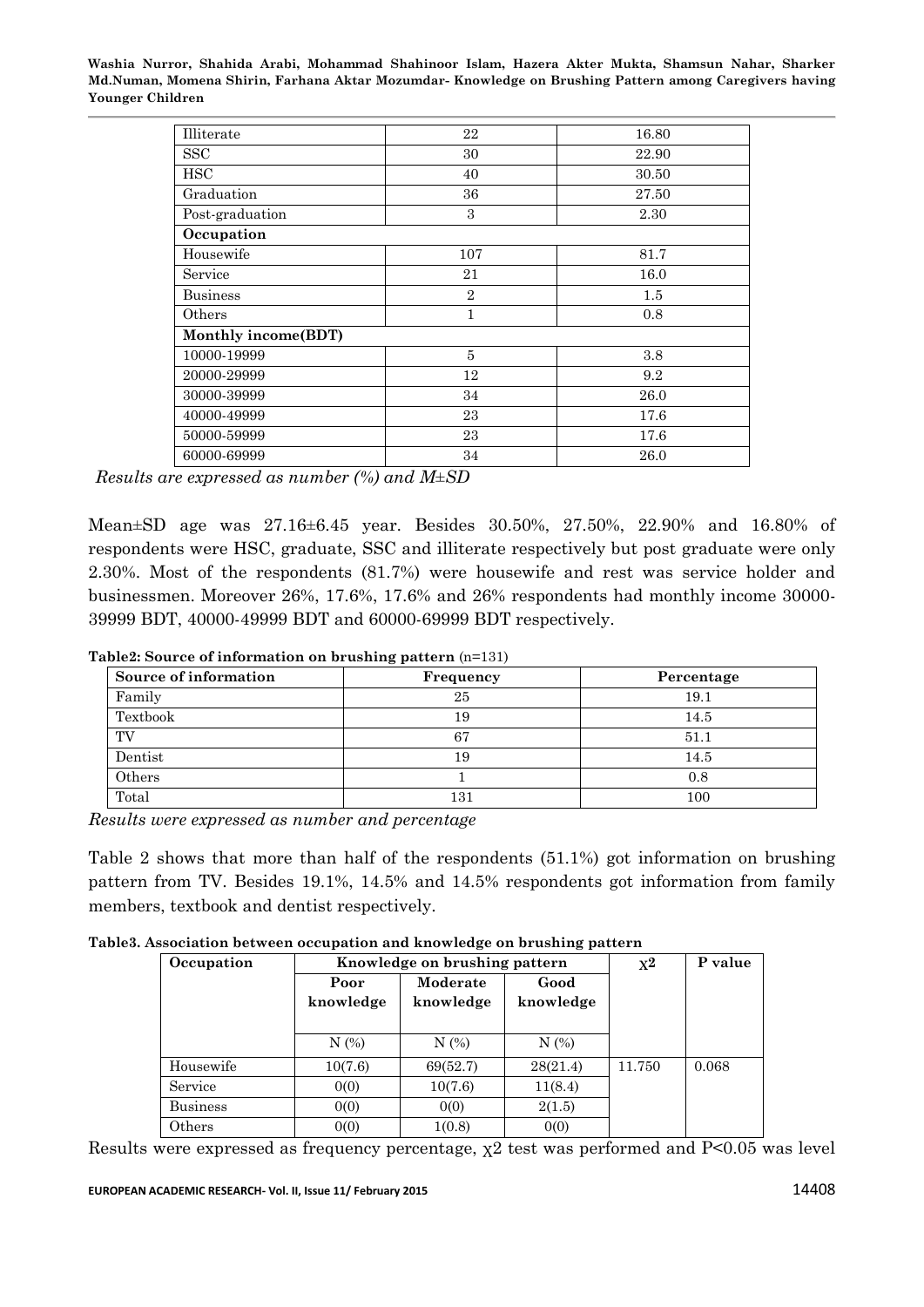**Washia Nurror, Shahida Arabi, Mohammad Shahinoor Islam, Hazera Akter Mukta, Shamsun Nahar, Sharker Md.Numan, Momena Shirin, Farhana Aktar Mozumdar- Knowledge on Brushing Pattern among Caregivers having Younger Children**

of significance.

Table 3 shows that no significant association was found between occupation of respondents and knowledge on brushing pattern (P=0.068>0.05). **Discussion** 

Mothers may lack knowledge of the professionally recommended routine for children's hygiene. In California, Adams and colleagues found that more than 40% of Latina mothers were not aware of the proper tooth brushing technique, such as brushing for two minutes, the need for parental assistance for children under age 6, and using a pea-size amount of fluoride toothpaste34. Cooperation of children during tooth brushing has also been found to be a significant factor in whether and how often children and parents brush teeth.<sup>4</sup> Two articles, available only in Japanese, report on the formation of tooth brushing habits in children aged 1 to 6 years. In Nagoya, Japan, Suzuki found 75.5% of children started tooth brushing before 18 months, and  $88.3\%$  had started by age 2 years.<sup>5-6</sup> Eruption of teeth was the most common reason (49.2%) for initiation of tooth brushing. Tooth brushing habit formation was influenced by the parent's motive for starting brushing, positive attitude towards tooth brushing, child cooperation, average daily frequency of brushing, guidance from the mother about tooth brushing, and guidance from the dentist or dental hygienist. The present study found that 51.1% got information on brushing pattern from TV. Besides 19.1%, 14.5% and 14.5% respondents got information from family members, textbook and dentist respectively. No significant association was found between occupation of respondents and knowledge on brushing pattern (P=0.068>0.05). Research shows that Mexican-American children have higher rates of decay than school children in the United States (U.S.) generally and in California specifically.7-10 U.S.-born children of Mexican immigrants experience more decayed primary teeth than do Mexican-American children in general. Different populations have vastly different rates of tooth brushing for children<sup>11</sup>, ranging from  $25\%$  of 1-year-olds in Brazil, 15 to 90% of 1-year-olds in southern England.<sup>12</sup> In the U.S., Douglass and colleagues investigated Arizona preschool children aged 6 to 36 months and found that 63% have their teeth brushed at least once a day. <sup>13</sup> Among Washington State children, 74% of 12–48 montholds had their teeth brushed daily by an adult. 14

# **Conclusion**

The overall knowledge on brushing pattern among mothers need to be improved. Health education and health promotion programme can be instituted.

# **REFERENCES**

- 1. AAPD, Council on Clinical Affairs. Guideline on infant oral health care (revised 2004) [September 10, 2008].
- 2. AAPD, Council on Clinical Affairs. Policy on early childhood caries: Classifications, consequences, and preventive strategies (revised 2008) [September 10, 2008].